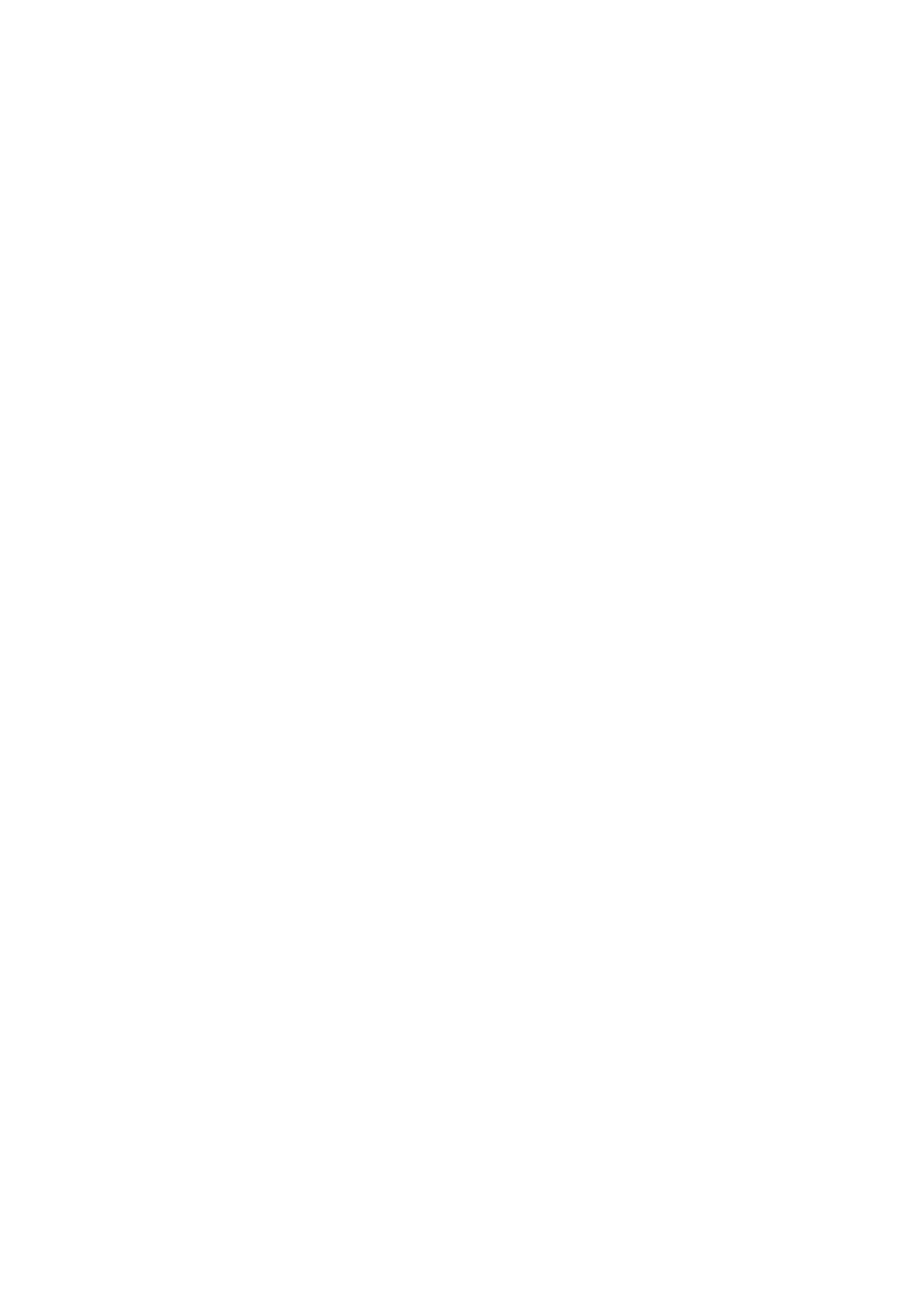Statutory Document No. 2018/0065



*Harbours Act 2010*

# **HARBOUR (DUES AND CHARGES) (AMENDMENT) REGULATIONS 2018**

*Approved by Tynwald: 20 March 2018 Coming into Operation: 1 April 2018*

The Department of Infrastructure makes the following Regulations under section 38(1), 38(2), and 39 of the Harbours Act 2010.

#### <span id="page-2-0"></span>**1 Title**

These Regulations are the Harbour (Dues and Charges) (Amendment) Regulations 2018.

# <span id="page-2-1"></span>**2 Commencement**

If approved by Tynwald, these Regulations come into operation on 1 April 2018<sup>1</sup> .

# <span id="page-2-2"></span>**3 Harbour (Dues and Charges) Regulations 2017 amended**

The Harbour (Dues and Charges) Regulations 2017<sup>2</sup> are amended as follows.

# <span id="page-2-3"></span>**4 Schedule 1 amended**

- (1) In paragraph 2 of Schedule 1 (fishing vessels, work boats and construction barges), -
	- (a) for Table 1 substitute  $-$

#### «

| TABLE <sub>1</sub><br>(Periodic payment)         |                               |                     |
|--------------------------------------------------|-------------------------------|---------------------|
|                                                  | Manx<br>registered<br>vessels | Visiting<br>vessels |
| For first 3 days of each entry to a harbour; and | £45.00                        | £46.00              |

<sup>1</sup> Tynwald approval is required by section 38(3) of the Harbours Act 2010. <sup>2</sup> SD 2017/0137



 $\overline{a}$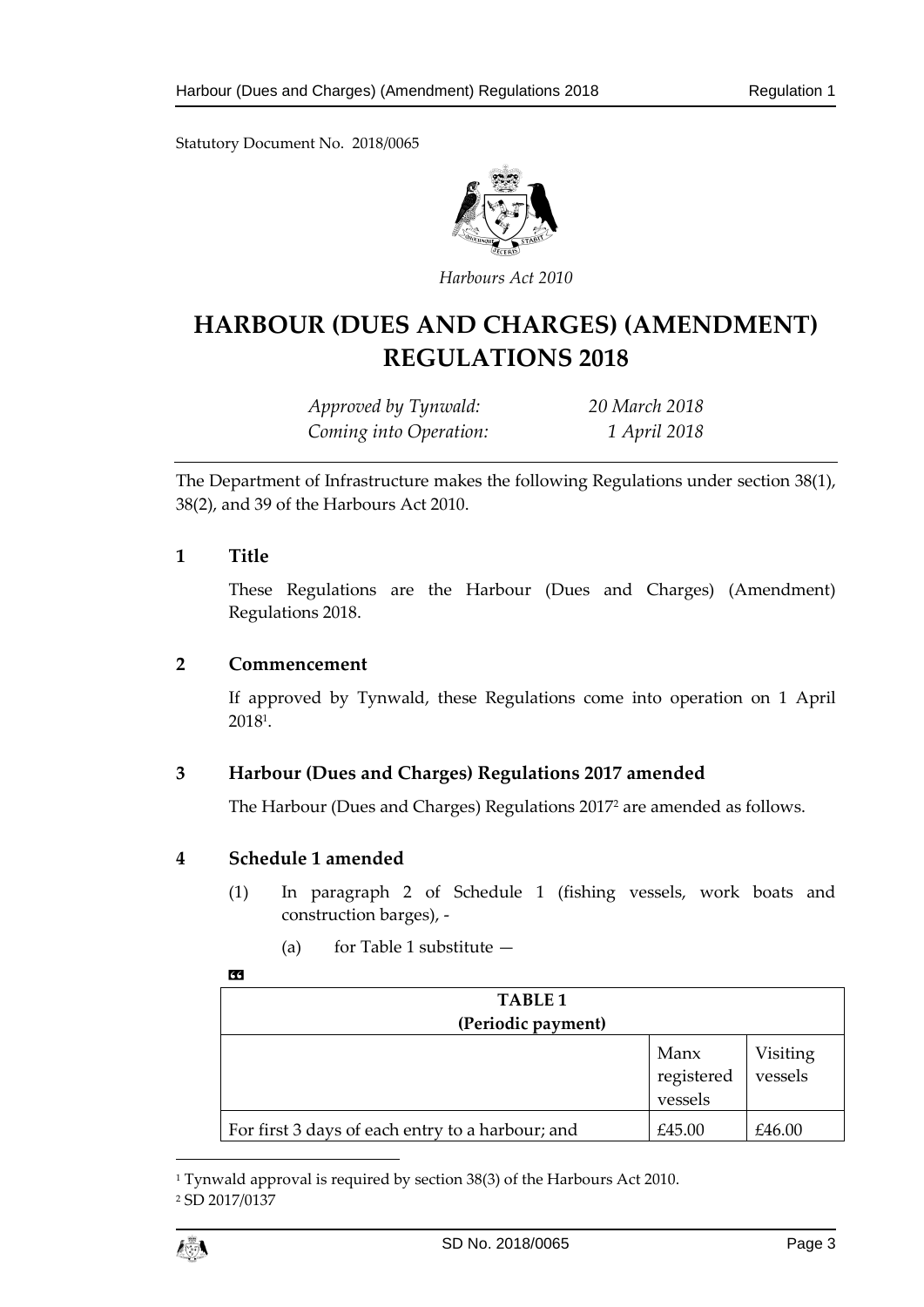| in addition, for each ton in excess of 125 tons         | £0.37  | £0.38  |
|---------------------------------------------------------|--------|--------|
| Laid up or lying in a harbour for each period of 3 days | £45.00 | £46.00 |
| or any period less than 3 days, after the first 3 days  |        |        |
| following entry to the harbour                          |        |        |
| in addition, for each such period, per ton in excess of |        |        |
| 125 tons                                                | £0.37  | £0.38  |

#### $\mathbf{D}$

(b) In paragraph 2 of Schedule 1, for Table 2 substitute —

«

| TABLE 2<br>(Annual payment)                             |                               |                     |  |
|---------------------------------------------------------|-------------------------------|---------------------|--|
|                                                         | Manx<br>registered<br>vessels | Visiting<br>vessels |  |
| Vessels not exceeding 15 tons                           | £91.00                        | £92.00              |  |
| Vessels exceeding 15 tons, for every ton or part of ton | £6.10                         | £6.20               |  |

#### ».

# <span id="page-3-0"></span>**5 Schedule 2 amended**

(1) In paragraph 3 of Schedule 2 (merchant vessels), for table 1 substitute — «

| TABLE 1<br>Vessel Dues charged for entry of a vessel to harbour for a period up to 14 days and<br>for every subsequent period up to 14 days |        |
|---------------------------------------------------------------------------------------------------------------------------------------------|--------|
| Per ton or part of a ton for each entry up to the first 14 days or less<br>and for every subsequent period of 14 days or less               | £0.32  |
| Minimum charge for each entry up to 14 days or part thereof and<br>for every 14 days or part thereafter.                                    | £37.50 |

# ».

(2) In paragraph 9 of Schedule 2, for Tables 2, 3 and 4 substitute — «

#### **TABLE 2 GOODS DUES (LARGE MOTOR VEHICLES)**

**Unitised Goods (Large Motor Vehicles): being a large goods vehicle, large goods vehicle and trailer combination or an unaccompanied large passenger vehicle**

| In respect of the vehicle or combination of vehicles: per metre | £5.00 |
|-----------------------------------------------------------------|-------|
| or part of a metre:                                             |       |

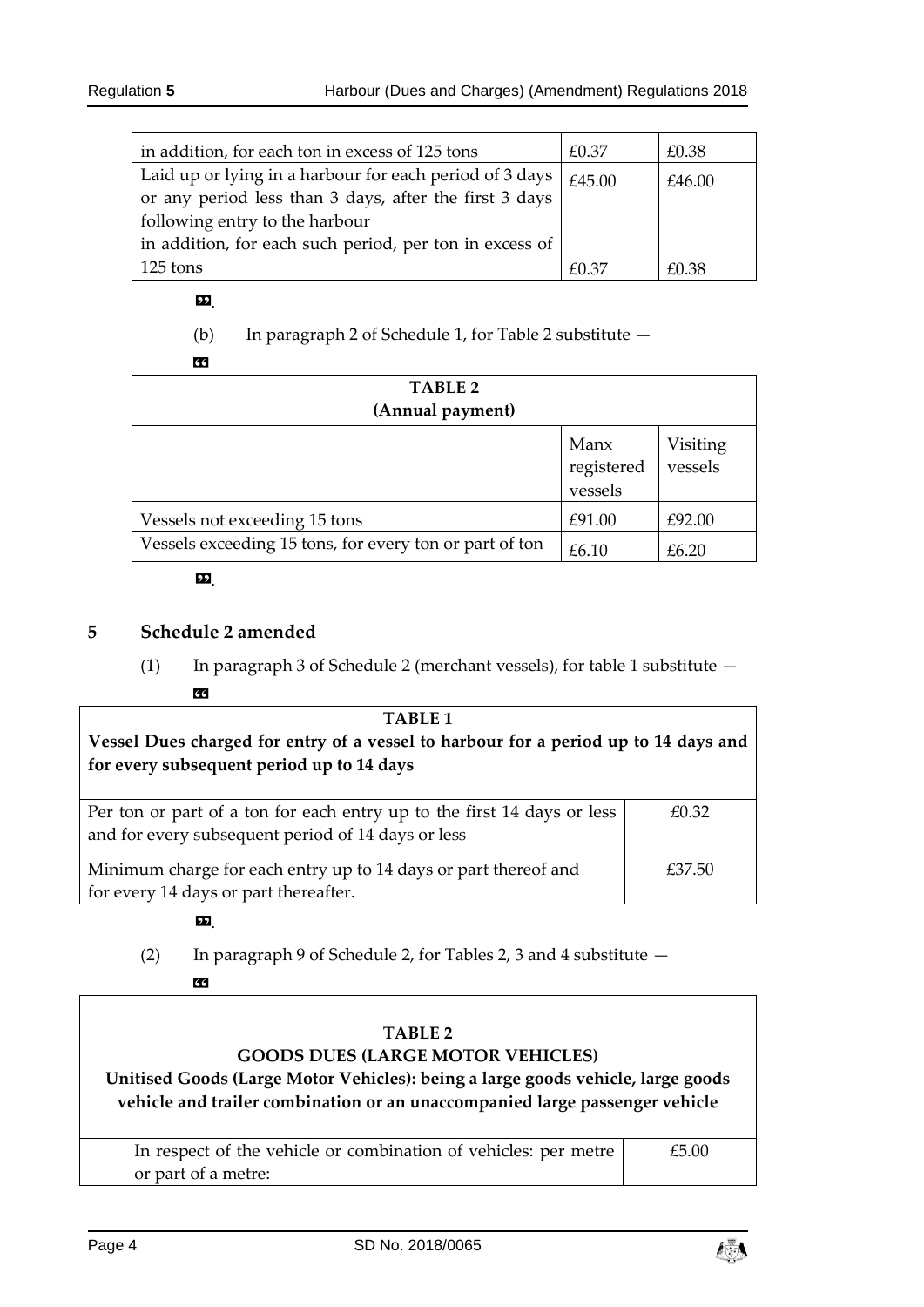|     | In respect of the motor vehicle, for the driver (if any) or any                                                                                                                                                                                                                                                                     | £1.80       |
|-----|-------------------------------------------------------------------------------------------------------------------------------------------------------------------------------------------------------------------------------------------------------------------------------------------------------------------------------------|-------------|
|     | other vehicle crew carried with the vehicle, per person,                                                                                                                                                                                                                                                                            |             |
|     | provided that:                                                                                                                                                                                                                                                                                                                      |             |
| (a) | where a goods vehicle (being either a motor vehicle or a<br>trailer) is fully laden with scrap metal or waste material<br>for environmental recycling, and is loaded onto a vessel,<br>a maximum charge in respect of each vehicle (excluding<br>the additional charge in respect of the driver or any other<br>person carried) of: | $£21.50$ or |
| (b) | where a heavy passenger vehicle is unaccompanied by<br>vehicle passengers, a charge in respect of that vehicle<br>(excluding the additional charge in respect of the driver<br>or any other vehicle crew carried) of:                                                                                                               | £10.50      |

# **TABLE 3 GOODS DUES (SMALLER MOTOR VEHICLES)**

# **Smaller goods vehicles, minibuses, motor cars, and motorcycles not accompanied by passengers**

| (a)                               | An unaccompanied motor cycle or light passenger vehicle    | £2.60 |
|-----------------------------------|------------------------------------------------------------|-------|
| (b)                               | An unaccompanied motor car or minibus                      | £7.75 |
| (c)                               | A goods vehicle which is a motor vehicle under 6 metres in | £7.75 |
| length                            |                                                            |       |
| (d)                               | Any other motor vehicle to which this Table applies not    | £7.75 |
| specified elsewhere in this Table |                                                            |       |
| (e)                               | A driver or other vehicle crew carried, per person         | £1.80 |
| (f)                               | A trailer (other than a trailer drawn by a motor cycle)    | £5.00 |

| TABLE <sub>4</sub>                                                                                                                                                                                         |        |
|------------------------------------------------------------------------------------------------------------------------------------------------------------------------------------------------------------|--------|
| <b>GOODS DUES (BULK CARGO)</b>                                                                                                                                                                             |        |
| <b>Bulk Ship Cargo</b>                                                                                                                                                                                     |        |
| Goods Dues calculated by weight                                                                                                                                                                            |        |
| (a) Liquid petroleum products, per tonne or part of a tonne                                                                                                                                                | £3.70  |
| (b) Dangerous explosive substances for which special handling<br>arrangements or precautions are required at harbour (not including<br>liquid petroleum products referred to in entry (a)), for each tonne |        |
| loaded or unloaded, per tonne or part of a tonne                                                                                                                                                           | £21.00 |
| (c) Bulk or general cargo, not specified elsewhere in this Table per                                                                                                                                       |        |
| tonne or part of a tonne                                                                                                                                                                                   | £2.00  |

#### ».

(3) In paragraph 11 of Schedule 2 —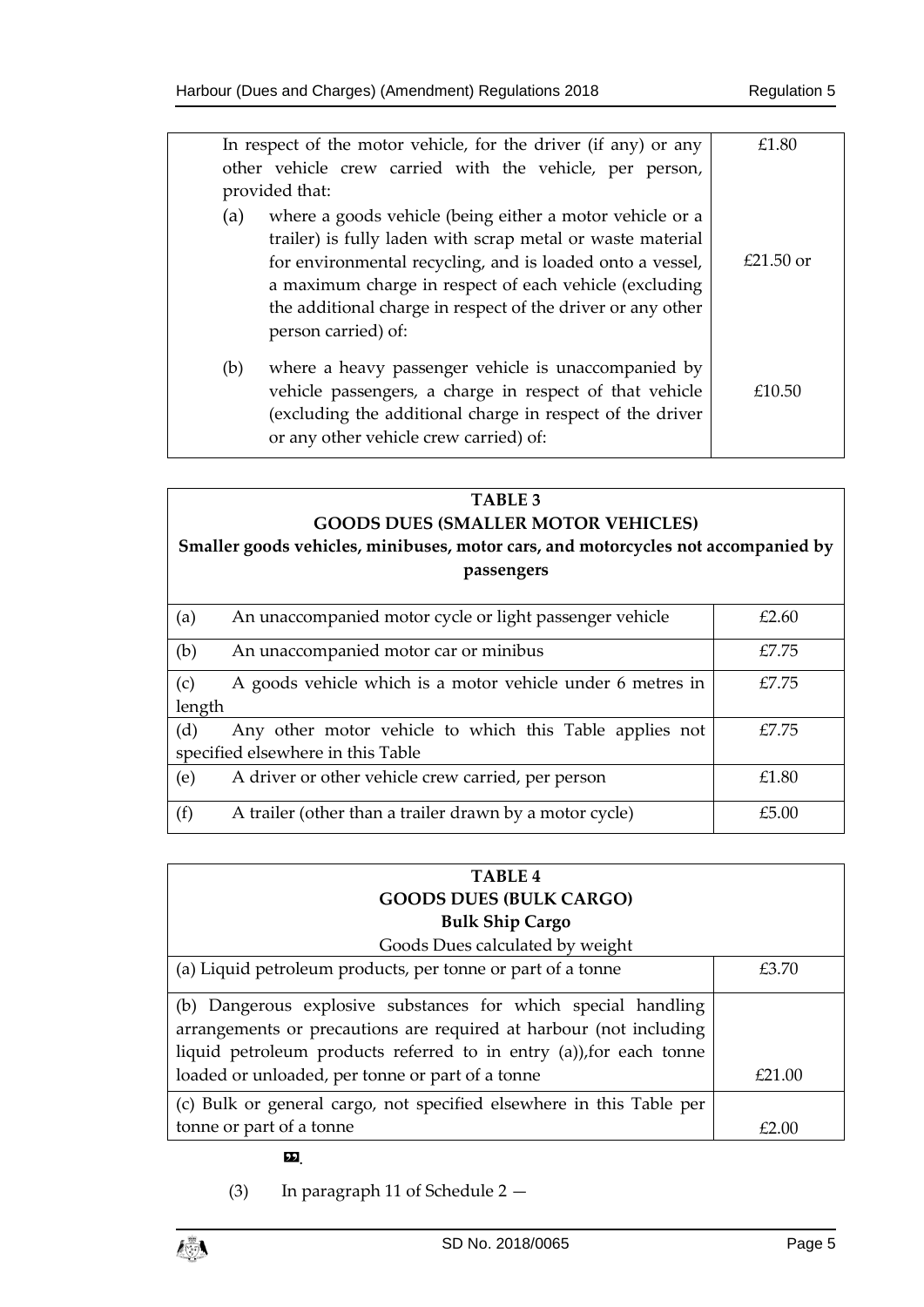- (a) in sub-paragraph (1), for "disembarking from and embarking on" substitute  $\mathbf{\Omega}$  on board  $\mathbf{\Sigma}$ ; and
- (b) in sub-paragraph (2), for "both disembark from and embark on" substitute  $\mathbf{\Omega}$  are on board  $\mathbf{\Omega}$ .
- (4) In paragraph 12 of Schedule 2, for Tables 5, 6 and 7 substitute —

| <b>TABLE 5</b> |                                                        |        |  |
|----------------|--------------------------------------------------------|--------|--|
|                | <b>PASSENGER DUES (ORDINARY PASSENGERS)</b>            |        |  |
|                | <b>Other than Day-Excursion Passengers</b>             |        |  |
| (a)            | Driver of the vehicle                                  |        |  |
|                | one driver                                             | £1.80  |  |
| (b)            | A passenger vehicle, where no goods dues are charged   |        |  |
|                | in respect of the vehicle-                             |        |  |
|                | (i) a motor cycle or a light passenger vehicle         | £2.60  |  |
|                | (ii) a motor car or a minibus                          | £7.75  |  |
|                | (iii) a motor car or a minibus with trailer            | £12.80 |  |
|                | (iv) a heavy passenger vehicle                         | £10.50 |  |
|                | (v) a heavy passenger vehicle with trailer             | £15.50 |  |
| (c)            | Passengers who are not the driver of, or accompanying, |        |  |
|                | a vehicle described in $(b)$ -                         |        |  |
|                | an adult; and                                          | £0.90  |  |
|                | (ii) a child over age of 5 but under age of 16         | £0.45  |  |
|                |                                                        |        |  |

| TABLE 6<br>PASSENGER DUES (DAY-EXCURSION)                    |       |  |
|--------------------------------------------------------------|-------|--|
| Day-Excursion Return-Fare Passengers                         |       |  |
| Driver of the vehicle<br>(a)                                 |       |  |
| one driver                                                   | £0.90 |  |
| A passenger vehicle, where no goods dues are charged<br>(b)  |       |  |
| in respect of the vehicle                                    |       |  |
| a motor cycle or a light passenger vehicle<br>(i)            | £1.25 |  |
| (ii) a motor car or a minibus                                | £3.90 |  |
| (iii) a motor car or a minibus with trailer                  | £6.35 |  |
| (iv) a heavy passenger vehicle                               | £5.20 |  |
| (v) a heavy passenger vehicle with trailer                   | £7.75 |  |
| (c) Passengers who are not the driver of, or accompanying, a |       |  |
| vehicle, described in (b); or accompanying any vehicle       |       |  |
| an adult<br>(i)                                              | £0.90 |  |
| (ii) a child over age 5 but under age 16                     | £0.45 |  |

| TABLE 7                                      |  |
|----------------------------------------------|--|
| PLEASURE CRUISE PASSENGERS (PLEASURE CRUISE) |  |
|                                              |  |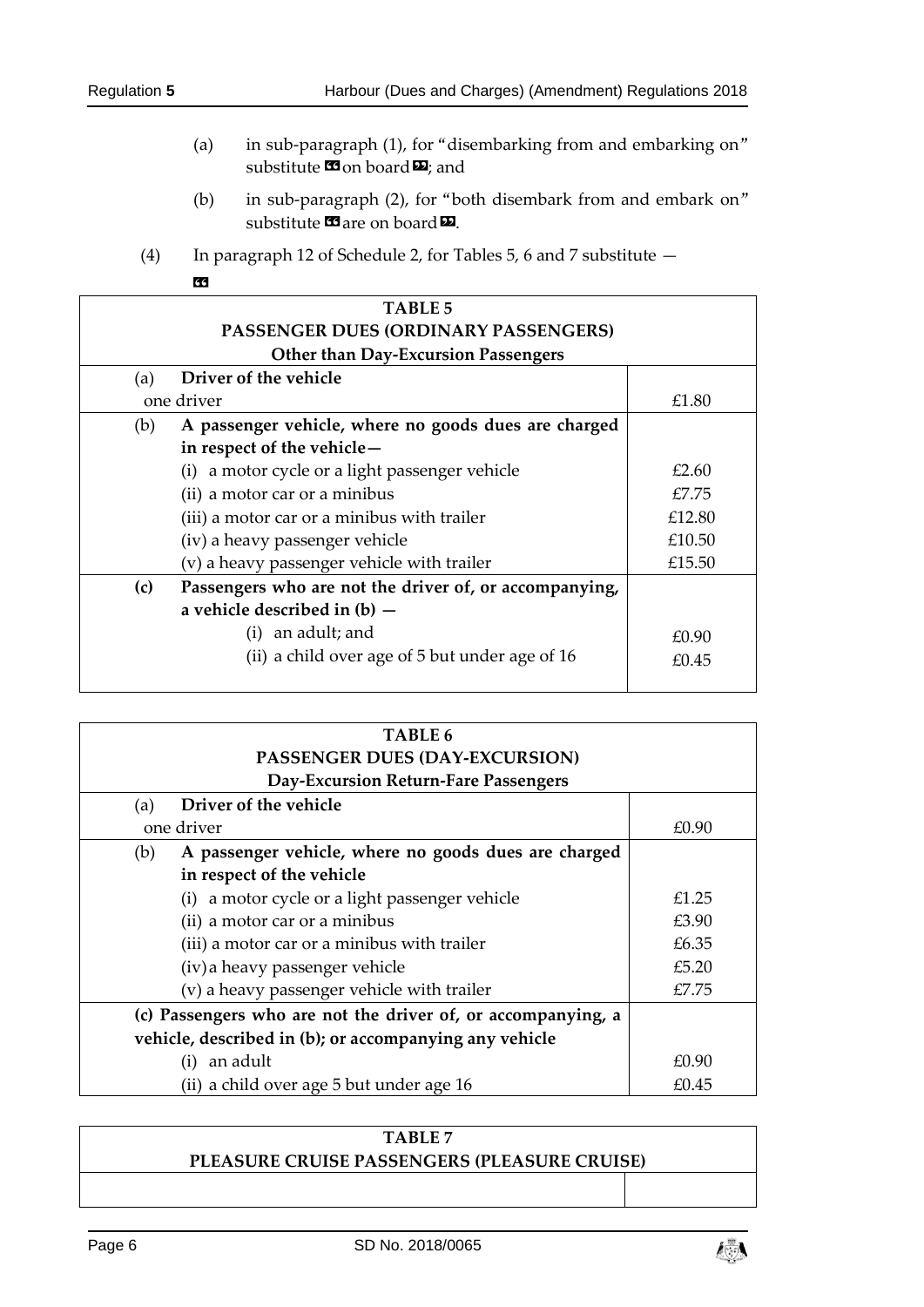Pleasure cruise vessels will be charged harbour dues and charges calculated by gross registered tonnage, plus passenger dues, subject to a —

- (a) minimum of £750 being payable; and
- (b) maximum cap of £2500.

| per vessel per ton – anchored in a bay within harbour limits | £0.08 |
|--------------------------------------------------------------|-------|
| per vessel per ton – berthed at pier                         | £0.10 |
| plus per passenger on board                                  | £0.54 |

».

# <span id="page-6-0"></span>**6 Schedule 3 amended**

In paragraph 6 of Schedule 3 (pleasure vessels, large commercial yachts and tall ships), for Tables 1 to 6 substitute —

| <b>TABLE 1</b><br><b>PLEASURE VESSELS</b><br>(Periodic payment)       |       |  |
|-----------------------------------------------------------------------|-------|--|
|                                                                       |       |  |
| (a) A vessel not berthed in the impounded areas of Douglas and Peel   |       |  |
| inner harbours for a period not exceeding 24 hours and for every      |       |  |
| subsequent period of 24 hours or part of such a period-               |       |  |
| a single-hulled vessel per metre or part of a metre;<br>(i)           | £1.28 |  |
| a multi-hulled vessel per metre or part of a metre.<br>(ii)           | £1.95 |  |
| (b) A vessel berthed in the impounded areas of Douglas and Peel inner |       |  |
| harbours for a period not exceeding 24 hours and for every subsequent |       |  |
| period of 24 hours or part thereof -                                  |       |  |
| a single-hulled vessel per metre or part of metre;<br>(i)             | £1.92 |  |
| a multi-hulled vessel per metre or part of a metre.<br>(ii)           | £2.87 |  |
|                                                                       |       |  |

# **TABLE 2 PLEASURE VESSELS (Annual payment)**

| (a) Harbour Dues $-$                                                    |                      |
|-------------------------------------------------------------------------|----------------------|
| A vessel (other than a vessel for which "Slipway Dues" are              |                      |
| payable under paragraph (b)) entering or remaining in any $\mid$ £15.30 |                      |
| harbour, per metre or part of a metre of overall length per             |                      |
| annum.                                                                  |                      |
|                                                                         | $£8.70$ per metre or |
| $Slipway$ Dues $-$                                                      |                      |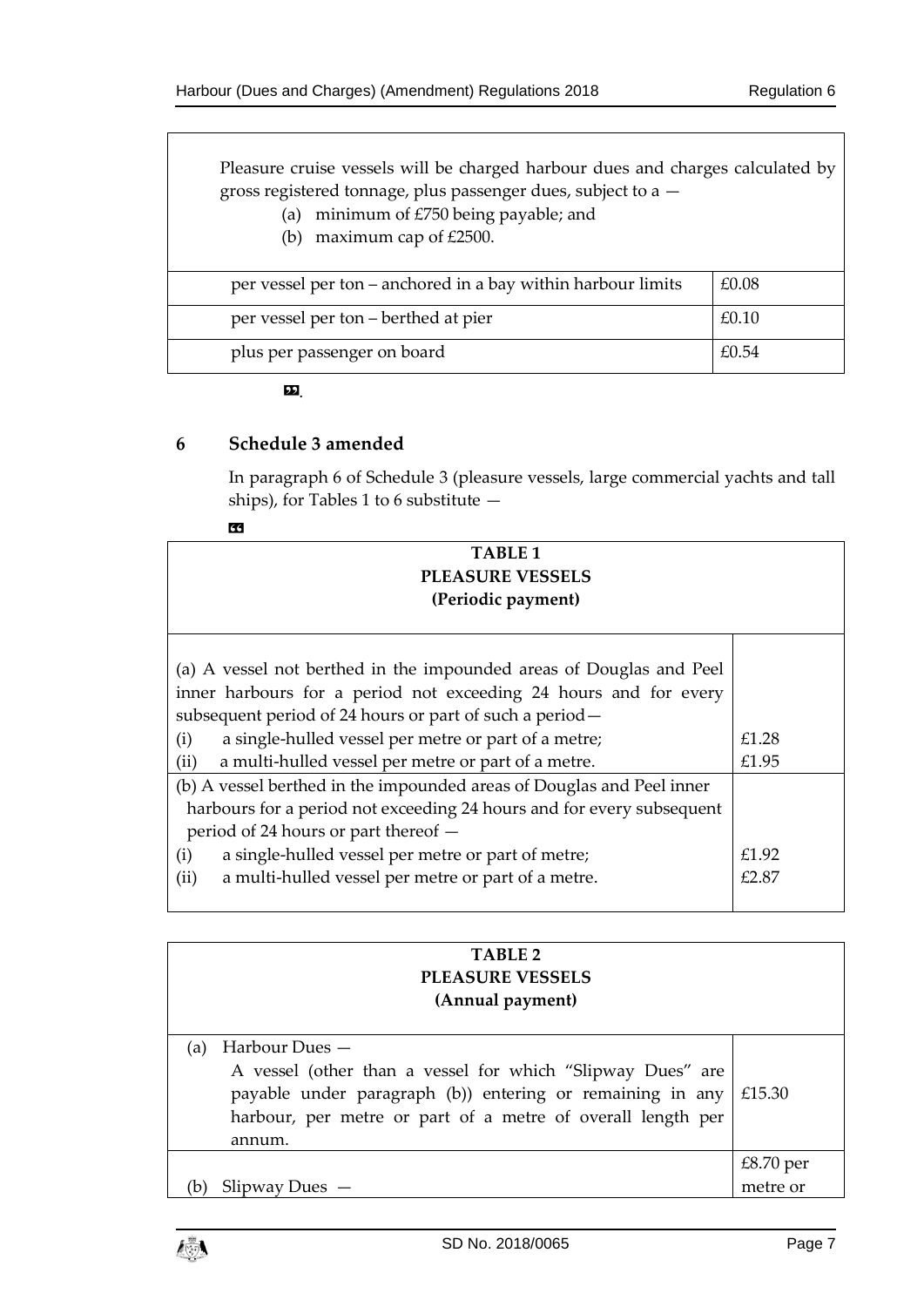| A vessel entering or remaining in any harbour which does not at part of a |        |
|---------------------------------------------------------------------------|--------|
| any time during the period from sunset to sunrise remain netre of         |        |
| unattended, berthed, moored laid up or lying in a harbour per overall     |        |
| annum.                                                                    | length |

|                            | <b>TABLE 3</b>                                                             |  |
|----------------------------|----------------------------------------------------------------------------|--|
|                            | <b>LARGE COMMERCIAL YACHTS</b>                                             |  |
|                            | A vessel entering or remaining in any harbour -                            |  |
| (i)                        | for a period not exceeding 24 hours per ton or part of a ton; $\mid$ £0.32 |  |
|                            | and                                                                        |  |
| $\left( \text{ii} \right)$ | for every subsequent period of 24 hours or part of such $ f0.32\rangle$    |  |
|                            | period per ton or part of a ton.                                           |  |

|                   | <b>TABLE 4</b>                                                        |  |
|-------------------|-----------------------------------------------------------------------|--|
| <b>TALL SHIPS</b> |                                                                       |  |
|                   | A vessel entering or remaining in any harbour -                       |  |
| $\rm(i)$          | for a period not exceeding 24 hours per metre or part of $\mid$ £1.30 |  |
|                   | metre; and                                                            |  |
| (ii)              | for every subsequent period of 24 hours or part of such $\mid$ £1.30  |  |
|                   | period per metre or part of metre.                                    |  |

| <b>TABLE 5</b>                                                              |  |
|-----------------------------------------------------------------------------|--|
| <b>VISITING PLEASURE VESSELS</b>                                            |  |
| Seasonal charge (up to 24 metres in length overall)                         |  |
| A visiting pleasure vessel berthed in any harbour, per metre or part of a   |  |
| metre for a cumulative period of 60 days between 1 April and 30 $\pm$ 15.70 |  |
| September.                                                                  |  |

| TABLE 6                                                                             |  |
|-------------------------------------------------------------------------------------|--|
| <b>VISITING PLEASURE VESSELS</b>                                                    |  |
| Long stay charge                                                                    |  |
| (up to 24 metres in length overall)                                                 |  |
| A visiting pleasure vessel berthed in any harbour at any quay, pier or              |  |
| mooring, or being laid up or otherwise lying in harbour between 30                  |  |
| September and 31 March, or for a period in excess of those laid out in $\mid$ £1.28 |  |
| Table 5. Per metre per 24 hours.                                                    |  |

#### ».

# <span id="page-7-0"></span>**7 Schedule 4 amended**

In Schedule 4 (harbour facilities - charges), for the Tables substitute —

«

| 1. Pontoon Charges – Douglas and Peel inner harbours |  |
|------------------------------------------------------|--|

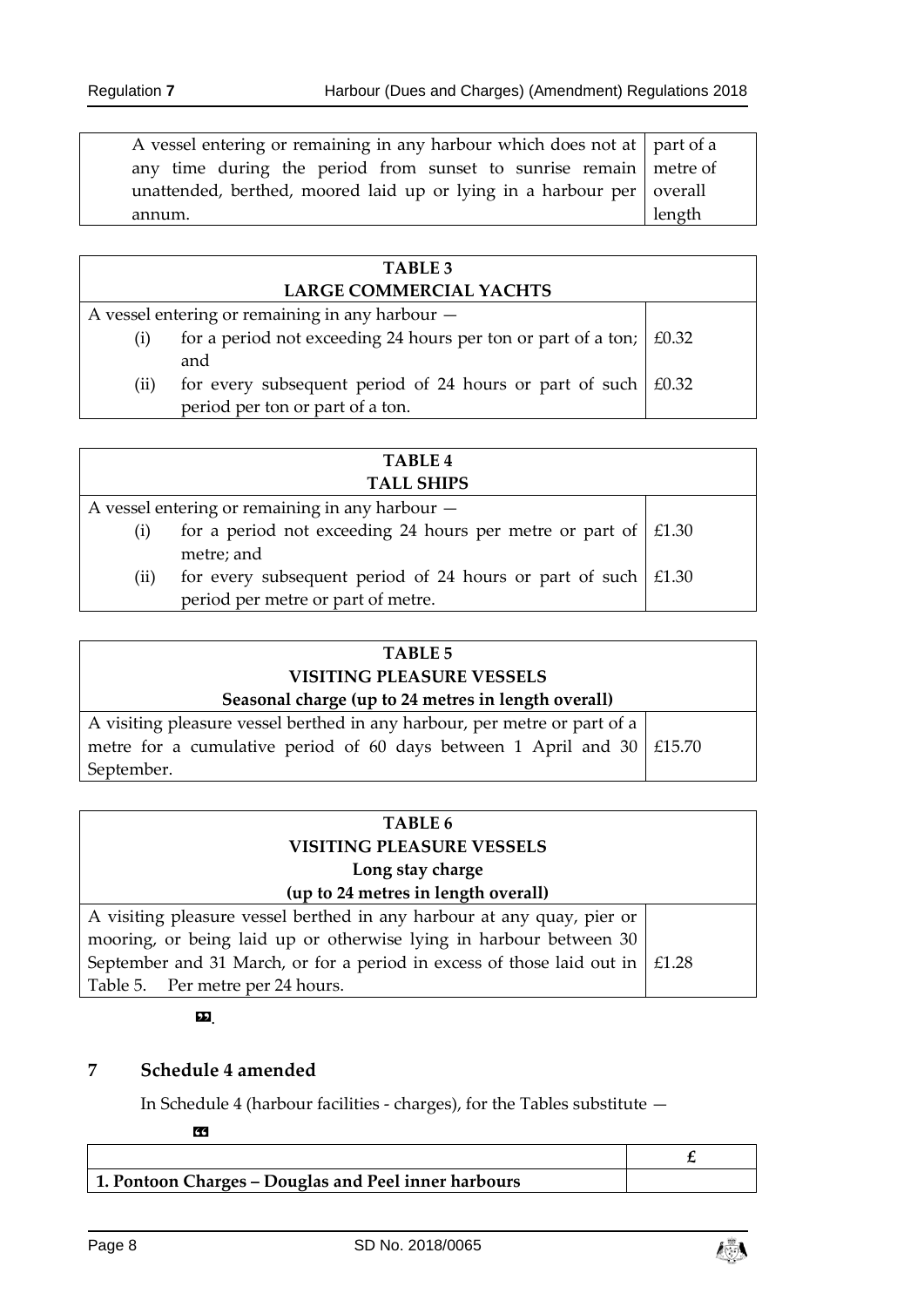| Annual                                                            |                  |
|-------------------------------------------------------------------|------------------|
| for each metre or part of a metre                                 | 151.00           |
| minimum charge for vessels under 5 m in length                    | 755.00           |
| Monthly                                                           |                  |
| for each metre or part of a metre                                 | 16.00            |
| minimum charge for vessels under 5 m in length                    | 80.00            |
| Daily                                                             |                  |
| for each metre for each 24 hour period                            | 2.65             |
| 2. Mooring Charges                                                |                  |
| Annual                                                            |                  |
| Department deep water mooring – leaseholders as at 31 March 2018  | 310.00<br>plus   |
|                                                                   | 15.50<br>per     |
|                                                                   | part<br>metre or |
|                                                                   | thereof<br>(min  |
|                                                                   | £93)             |
| Department deep water mooring – leaseholders with leases<br>dated | 320.00<br>plus   |
| on or after 1 April 2018                                          | 20.60<br>per     |
|                                                                   | metre or<br>part |
|                                                                   | thereof<br>(min  |
|                                                                   | £123)            |
| Private deep water mooring                                        | 77.00            |

| 3. Storage Charges                                                                |        |  |
|-----------------------------------------------------------------------------------|--------|--|
| Tongue and North Quay boat parks                                                  |        |  |
| Vessels over 6 m                                                                  |        |  |
| annual charge                                                                     | 718.00 |  |
| monthly charge                                                                    | 71.80  |  |
| 7 days or part of a 7 day period                                                  | 18.00  |  |
| <b>Vessels 6 m and under</b>                                                      |        |  |
| annual charge                                                                     | 375.00 |  |
| monthly charge                                                                    | 37.50  |  |
| 7 days or part of a 7 day period                                                  | 9.50   |  |
| All other surfaced areas used for storage on Department property (including quays |        |  |
| and piers)                                                                        |        |  |
| Vessels over 6 m                                                                  |        |  |
| annual charge                                                                     | 395.00 |  |
| monthly charge                                                                    | 39.50  |  |
| Vessels 6 m and under                                                             |        |  |
| annual charge                                                                     | 208.00 |  |
| monthly charge                                                                    | 20.85  |  |

| 4. Miscellaneous Charges                                                               |  |
|----------------------------------------------------------------------------------------|--|
| <b>Electricity Cards</b> – for use with power pedestals on quay sides and $\mid$ £0.17 |  |
| pontoons – charge per kWh                                                              |  |
| <b>Fresh Water</b>                                                                     |  |

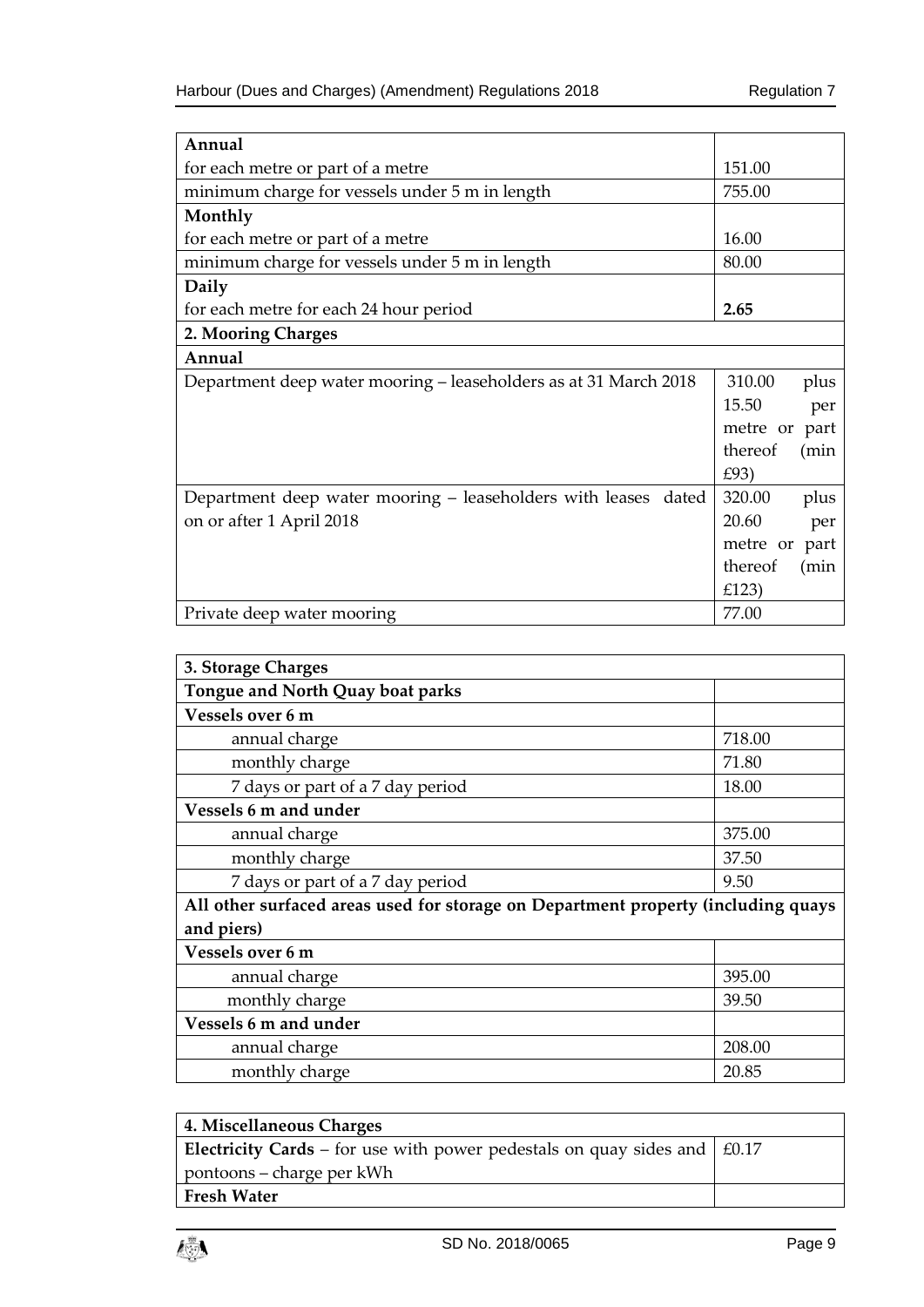| water for each cubic metre                                           | 2.10   |
|----------------------------------------------------------------------|--------|
| labour charge for each delivery                                      | 37.25  |
| Grid (dry maintenance berth) hire per day                            |        |
| pleasure craft                                                       | 18.50  |
| commercial vessels                                                   |        |
| under 65 gross tons                                                  | 26.60  |
| $65 - 125$ gross tons                                                | 44.00  |
| 125 gross tons and over                                              | 61.50  |
| Use by the Isle of Man Steam Packet and other harbour related<br>use | 3.35   |
| Harbour Facilities Access Fobs and Security ID Cards                 |        |
| additional or replacement access fobs                                | 10.65  |
| Harbour security ID card – new issue and any replacement             | 27.50  |
| Administration Charge (for hourly labour charges on ad hoc           |        |
| invoices)                                                            | 40.50  |
| Oil and Gas Tank Ship (where extra security measures are required    |        |
| such as manning of pier gates etc.), for first 12 hours              | 310.00 |
| any time over scheduled time charged at overtime rate for each hour  | 22.00  |
|                                                                      |        |

».

#### **MADE 14 FEBRUARY 2018**

## **R K HARMER**

*Minister for Infrastructure*